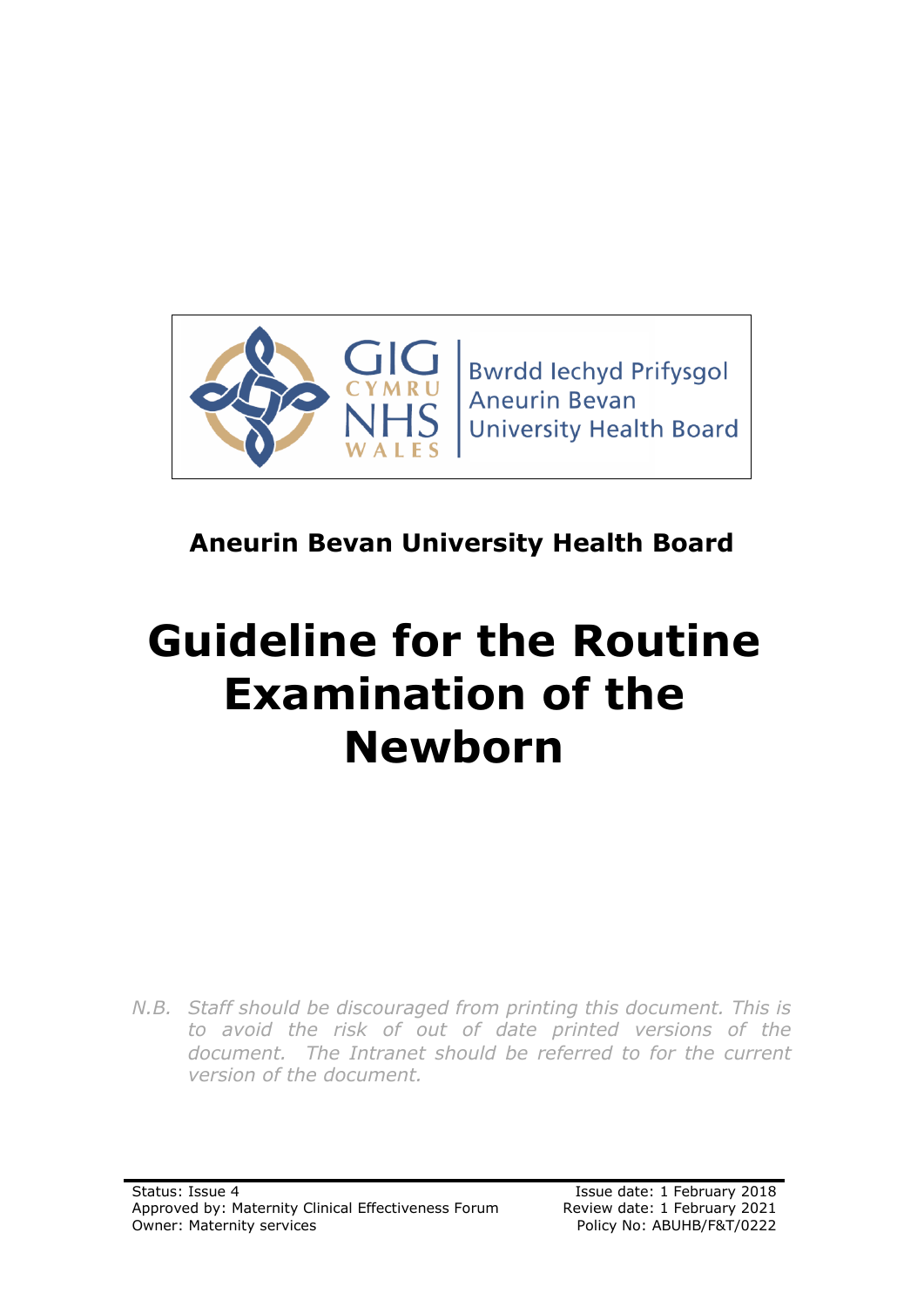#### **Contents:**

| $\mathbf{2}$ | <b>CRITERIA FOR ROUTINE EXAMINATION BY MIDWIFE:  3</b> |  |
|--------------|--------------------------------------------------------|--|
|              | 3 PROCEDURE - STANDARDS FOR NEONATAL EXAMINATION  4    |  |
|              |                                                        |  |
|              |                                                        |  |

| Appendix.                                                                               |    |
|-----------------------------------------------------------------------------------------|----|
| What should be considered and examined during the Routine<br>examination of the Newborn |    |
| Referral pathways to the Neonatal team from Midwifery Led Centre                        | 11 |
| <b>Neonates requiring immediate attention</b>                                           | 11 |
| Neonates requiring referral to a paediatrician for follow up                            | 12 |
| Findings that require explanation/reassurance and follow up by GP                       | 13 |
| Guidelines for specific neonatal conditions                                             | 13 |
| Paediatric referral to chest clinic at St Woolos                                        | 20 |
| Detection of Abnormalities/Dysmorphic syndromes                                         | 21 |
| <b>Breaking bad news</b>                                                                | 21 |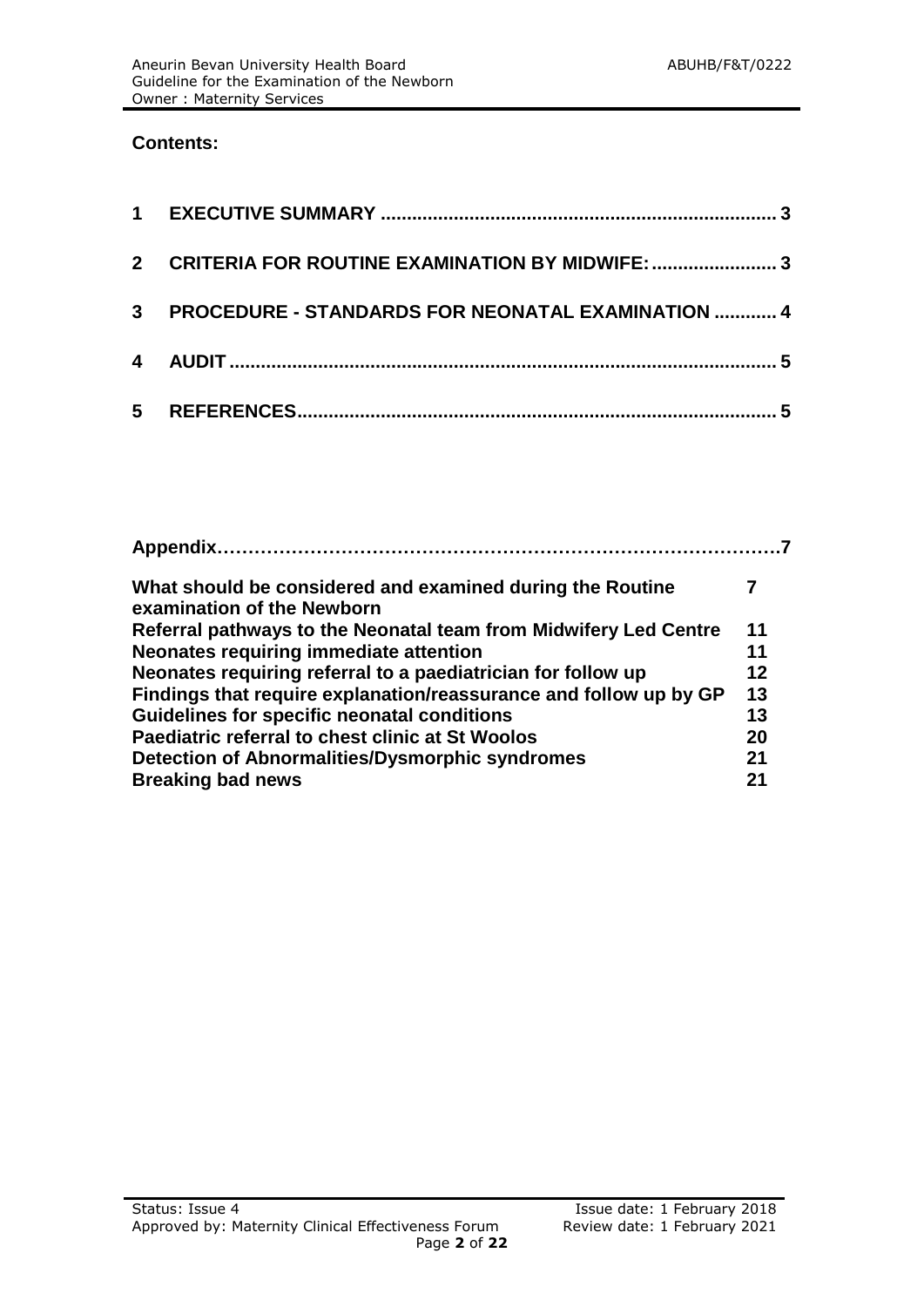# **Executive Summary**

Routine physical examinations of the neonate are an integral part of the universal Child Health Promotion Programme. Guidance can be found in the 2006 NICE guideline on routine postnatal care of women and their babies and in the document from the UK national Screening Committee, setting standards for newborn and infant physical examinations (NIPE, DH 2008). These standards address four areas of the examination: eyes, testes, hips and heart (UK NSC 2008).

Babies are examined soon after birth to identify any obvious visible unexpected features or abnormalities and to reassure parents, usually by the midwife in attendance at the birth.

It is established as good practice to carry out a more detailed examination of the baby within 24 hours of birth (Hall and Elliman, 2006) and certainly within 72 hours. During this routine examination problems can be identified, and if appropriate referred for investigation, specialist assessment and treatment, as well as being fully discussed with the parents.

The routine examination cannot identify all abnormalities that present in the neonatal period, but does provide reassurance to the parents that the baby appears healthy and is fit to go home. It also has a health promotion function by providing an opportunity to discuss baby and family health issues with parents as they are beginning to care for their new baby (Tappero and Honeyfield, 1993). Parents should be informed that not all conditions are detectable at birth and the examination is therefore repeated at  $6 - 8$  weeks of age.

It also has a role in:

- Reviewing any problems arising during antenatal screening, family history or labour
- preventing cot death
- recognising additional needs e.g. existing family illness, social problems or learning difficulties
- introducing other services and agencies which can provide ongoing support
- providing an opportunity to advise regarding breast feeding, general baby care and vaccination.

The examination is generally performed by either a paediatrician, ANNP or a midwife who has undergone the appropriate training course (RCM Examination of the Newborn Learning Module, EON, RCM 2009).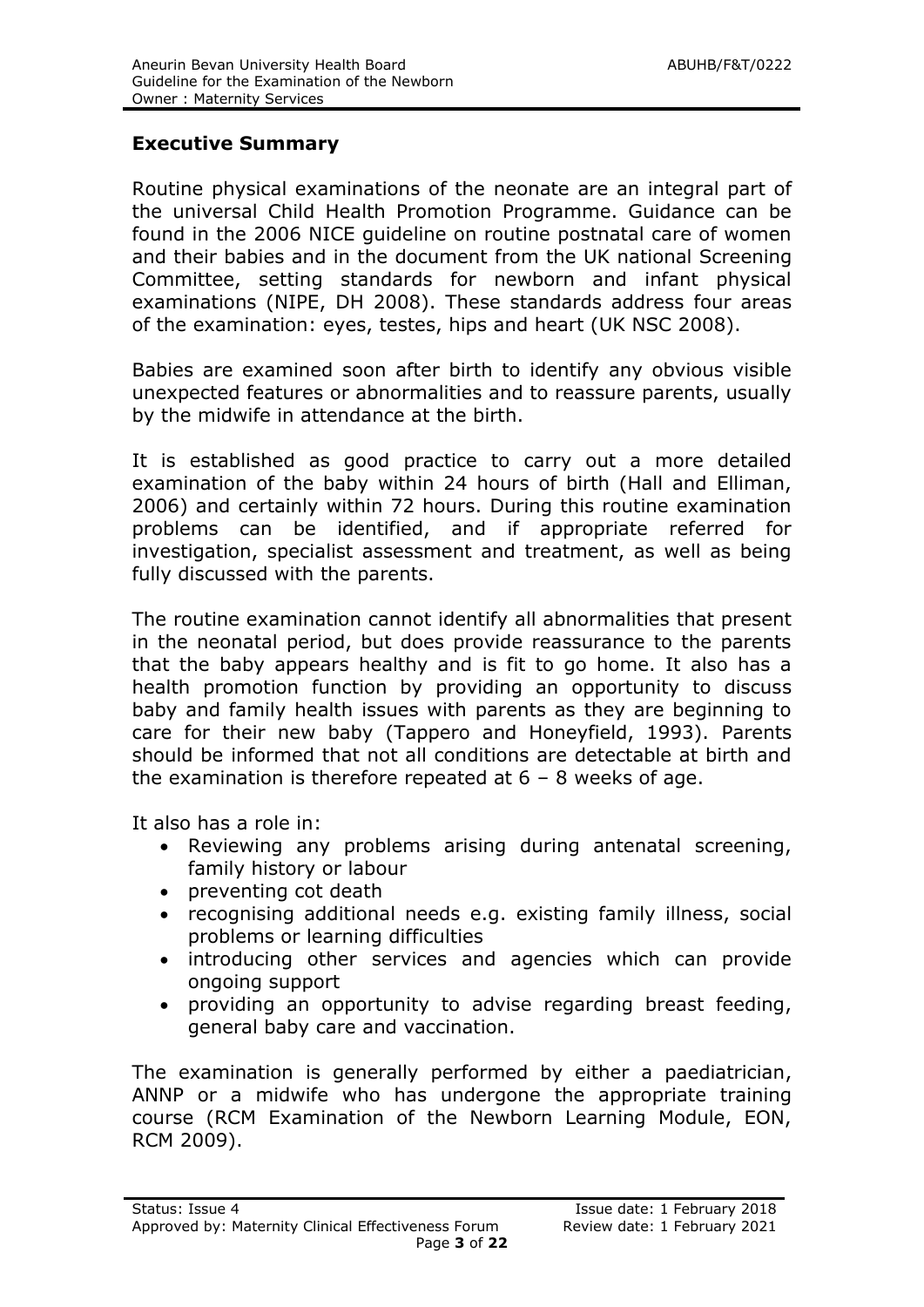Midwife has successfully undergone the appropriate educational course

#### **Criteria for midwives to perform detailed neonatal examination:**

- Midwife must perform a minimum of 15-25 examinations per year, or 30-50 within a two year period. This will be ensured at their annual supervisory interview
- Appropriate referral pathways for senior paediatric review are established, for either immediate/urgent review or routine outpatient review where necessary.

# **Babies SUITABLE for examination by midwives:**

• Infants born at 37-42 weeks gestation irrespective of the mode of birth

This includes instrumental delivery, elective caesarean section and emergency section for maternal reasons.

- Infant is apparently fit and well
- Apgars above 7 at 5 minutes
- No known fetal problems, except where a clear protocol for follow up exists and the mechanisms in place to arrange necessary follow up (e.g. maternal hypothyroidism, pelvicalyceal dilatation, risk factor for hip dislocation)
- Informed consent from parents

# **Criteria for routine examination by a paediatrician or ANNP:**

- Infants of any gestational age if problems, and all infants below 36 weeks gestation
- Infants with antenatally diagnosed problems (Unless clear protocol in place e.g. pelvicalyceal dilatation)
- Infants with intrauterine growth restriction
- Infants admitted to the neonatal unit
- Infants showing signs or symptoms of ill health or known GBS
- Apgar score of <7 at 5 mins, and/or poor cord pH <7.10
- Thick meconium at delivery requiring inflation breaths

# **1 Procedure - Standards for neonatal examination**

- Parents should be offered information both verbally and written at 28 weeks regarding newborn screening.
- Informed consent should be obtained from the parents. The examination would ideally be done by the midwife involved in other aspects of the mothers care to provide continuity.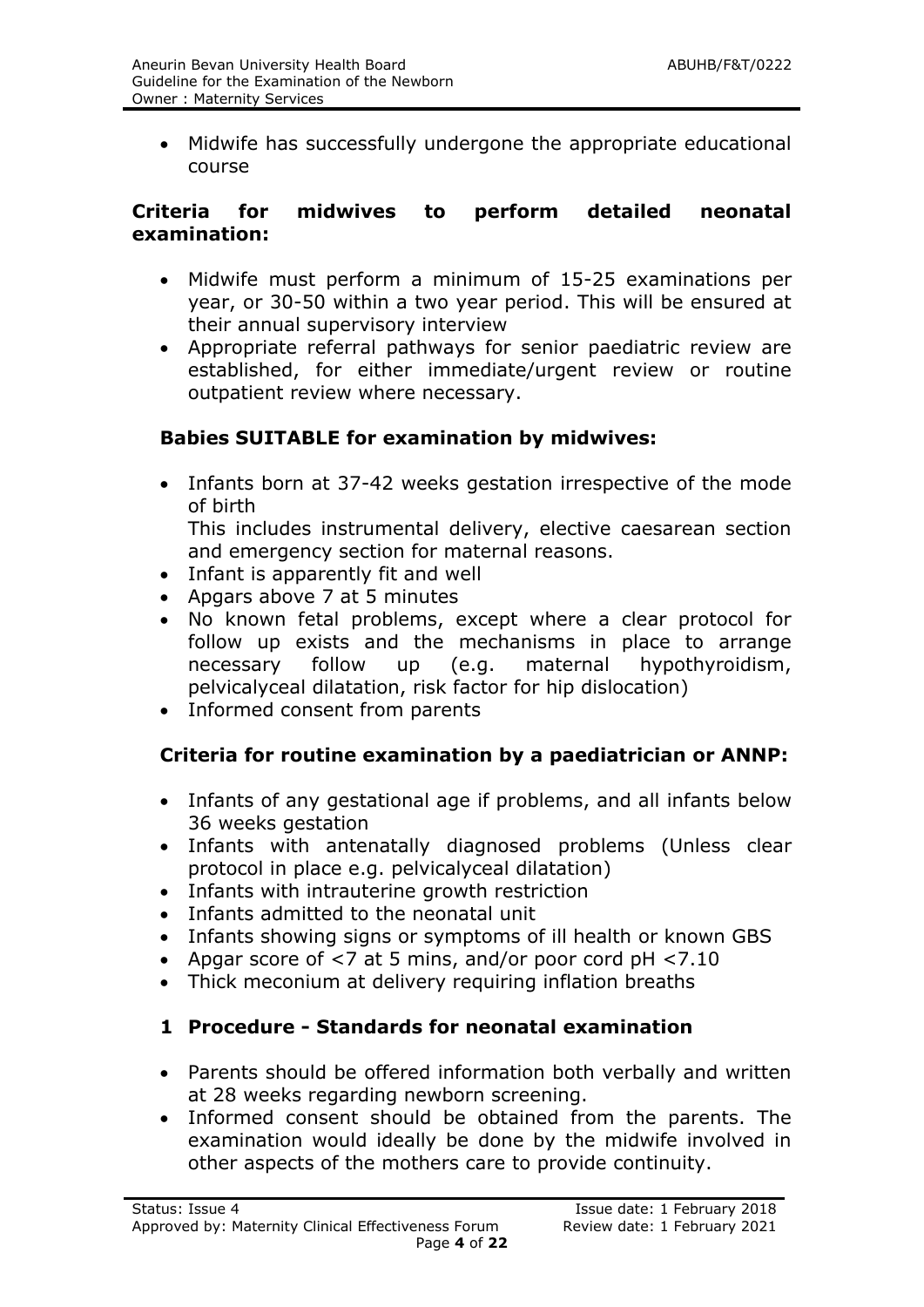- Prior to the examination, the obstetric notes will be reviewed to identify possible risk factors in the obstetric, medical, family, social or drug history.
- The examination takes place in front of the parents. Any parental concerns should be noted.
- The examination is conducted in a warm, well lit environment. A firm surface is required for hip examination. The setting should allow an unhurried examination and confidentiality. The baby ideally would be quiet and alert rather than hungry or crying.
- A full clinical examination is performed (see appendix 1)
- There must be 24 hour access to paediatric support in the event of an abnormality being detected or suspected.
- Any deviation from normal must be referred to the supporting paediatric team, usually the neonatal registrar, either immediately over the telephone for urgent problems or via a letter to the neonatal consultant for non urgent problems. The agreed referral pathways should be followed. Referral letters should be copied to the family's GP.
- Parents are fully informed of the findings of the examination and of any referral plans that are required.
- Existing policies are adhered to with regard to specific neonatal problems. This includes screening for congenital dislocation of the hip, management of prolonged ruptured membranes, management of infants with antenatal pelvicalyceal dilatation of the kidneys.
- Detailed records of the examination and any advice given to the parents are filed in the case notes and in the baby's hand held record.

The midwife keeps a personal record of any neonatal examination and details of the outcome. This can be used for their own appraisal as well as for audit purposes.

# **2 Audit**

Midwives who perform newborn examination should audit their work against this policy on an annual basis.

# **3 References**

1. Routine examination of the Newborn, Best practice statement, NHS Quality Improvement Scotland 2004

2. Postnatal care: Routine postnatal care of women and their babies, NICE Clinical guideline, July 2006 CG37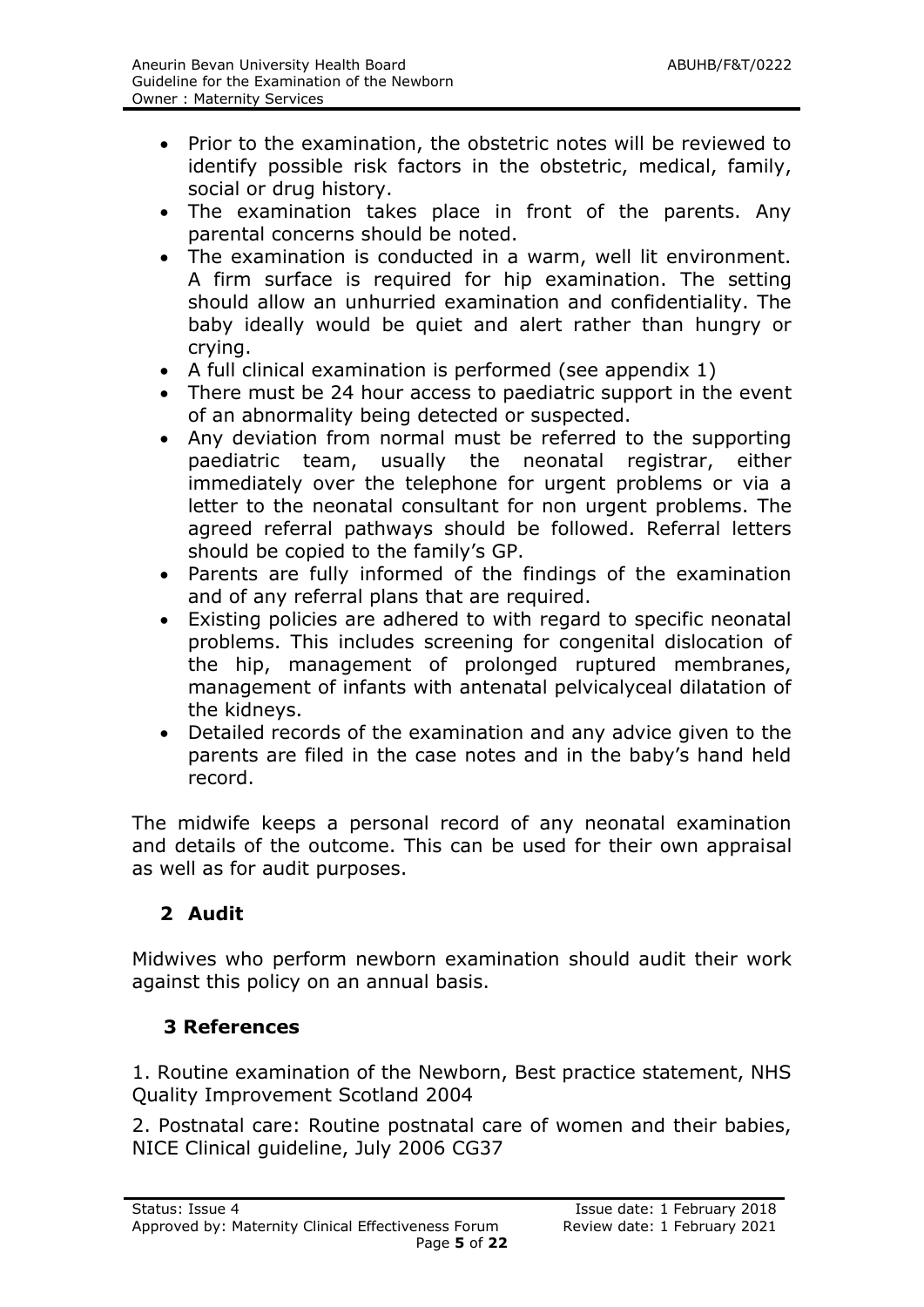3. UK National Screening Committee: Newborn and Infant Physical Examination; Standards and Competencies (NIPE) DH 2008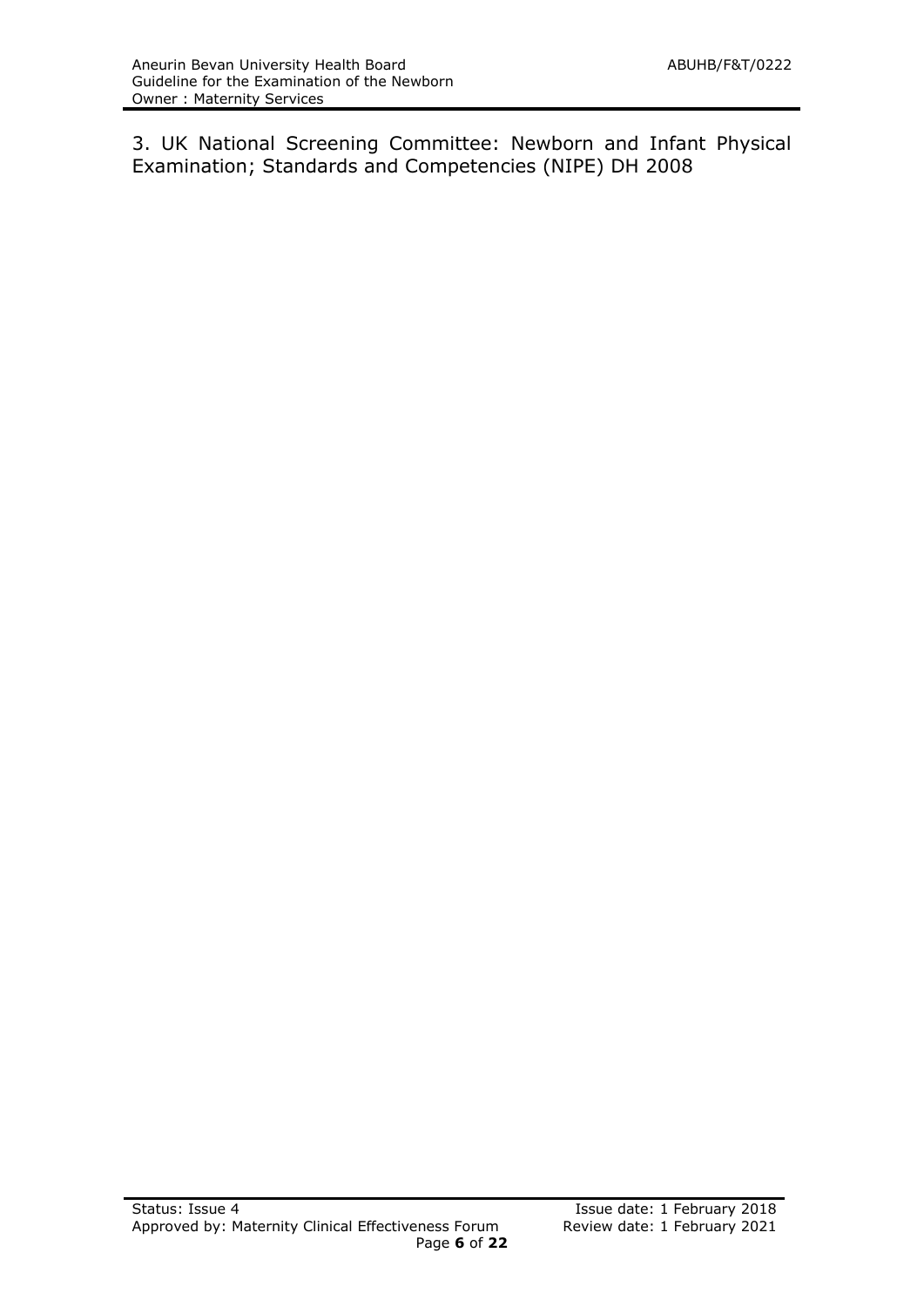#### **Appendix 1**

# **What should be considered and examined during the Routine Examination of the Newborn?**

# **1. Definition**

The routine examination is that examination undertaken usually between 6 and 24 hours of life (but certainly before 72 hours) of a baby, who is thought to be well, without significant problems, and being cared for in a postnatal ward or at home. Like any screening process it is more effective if preceded by the taking of a good history.

# **2. Problems Anticipated from the History**

The antenatal booking visit presents an opportunity to elicit specific issues in the family history relevant to the new baby as well as those relevant to the mother and the pregnancy. For example, a family history of deafness or developmental dysplasia of the hips may indicate specific testing of the new baby. If possible any potential referrals should be discussed, and agreed beforehand with the parents and those who will be involved in the baby's care after delivery.

# **3. Problems Arising in the Current Pregnancy**

Issues may have arisen during the pregnancy, which require special thought being given to the baby, e.g. poor fetal growth.

Review the baby's weight and head circumference, and record them on a centile chart.

# **4. Problems Arising at Birth**

Some issues, which are potential risk factors for the baby, may arise in labour. The Maternity Unit guidelines should be adhered to regarding these factors, e.g. following prolonged rupture of membranes, history of maternal Group B Streptococci or maternal pyrexia in labour.

Appropriate plans should be made before delivery in response to any anticipated risk factors and these communicated to those responsible for the care of the baby.

# **5. Items to be Considered if the Family Goes Home before the Routine Examination Can be Performed or before the Midwife Leaves a Family following a Home Birth**

The following should be included in the initial examination: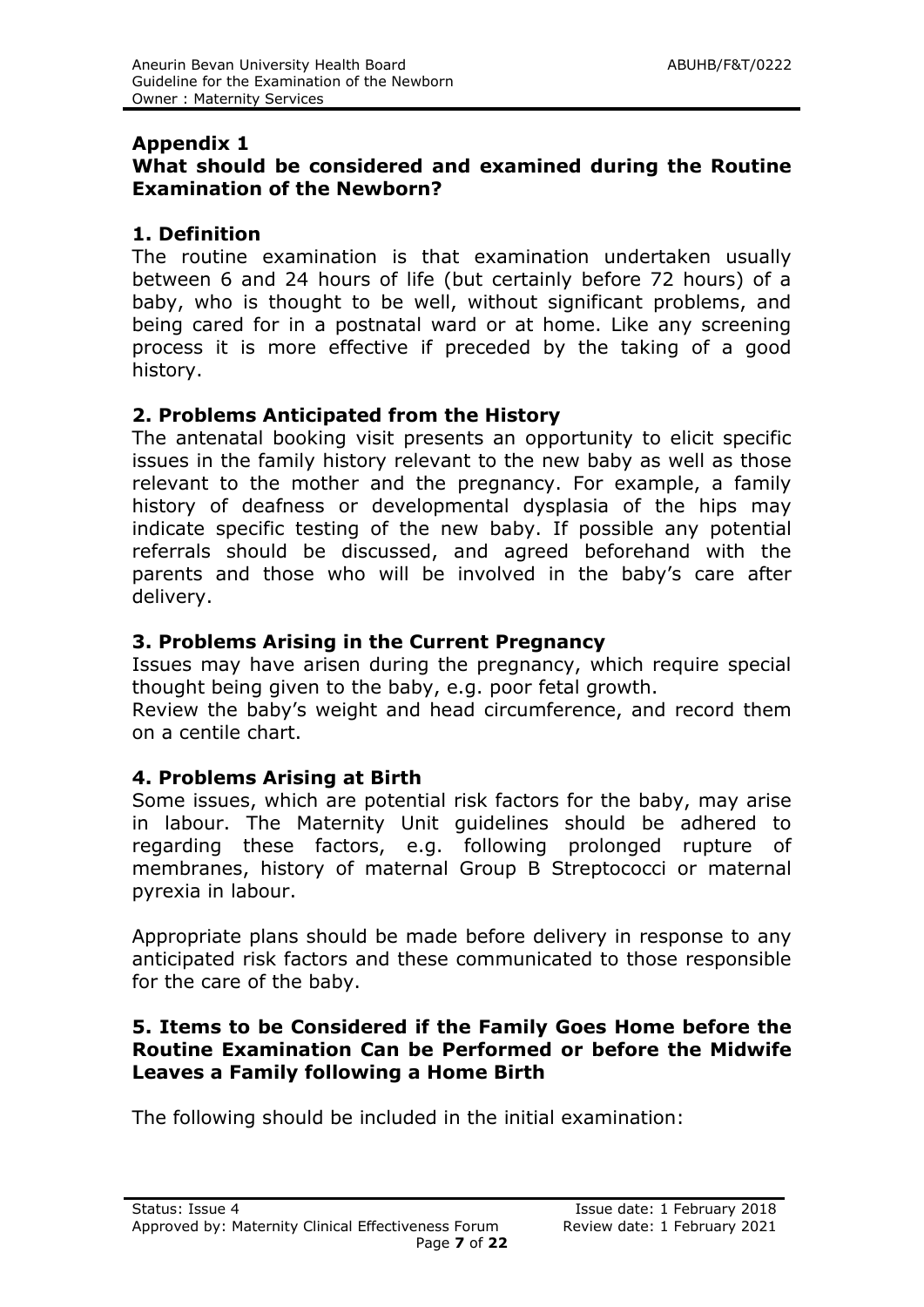- Ascertain the family's concerns and give them the chance to discuss them.
- Review and plot the baby's weight and head circumference and compare with known dates to ensure no gestational or nutritional discrepancies.
- Observe if the baby is able to latch on the breast or suck a bottle, if being artificially fed, and mum is confident handling her baby to feed.
- Consider whether the baby is well enough to be managed at home.
- Consider any specific known risks in the baby's home.
- Ensure that any appropriate urgent interventions for the baby have been completed or are planned (e.g. administration of Hepatitis B immunoglobulin and vaccine to the baby).
- Ensure arrangements are in place for the routine examination of the baby to be completed.
- Ensure that the parents know how to assess their baby's general condition and to contact a midwife or doctor if required.

# **6. Performing the Routine Examination**

Specific questions

- Any parental concerns?
- Feeding
- $\bullet$  Has the baby passed urine  $+/$  meconium (urinary steam in a boy)
- The examination is completed with regard to prevention of cross-infection.
- Observations prior to disturbing the baby, i.e. colour, respiration, behaviour, activity and posture.
- It may be advantageous to listen to the heart when the baby is calm, but this does not preclude later examination if possible.

# **Examine the exposed parts of the baby first**

- Scalp, fontanelle(s), face, nose, mouth including palate, ears, neck and general symmetry of head and facial features. The palate should be fully visualised using a tongue depressor and torch
- **Check eyes with an ophthalmoscope and test for the 'red reflex'.**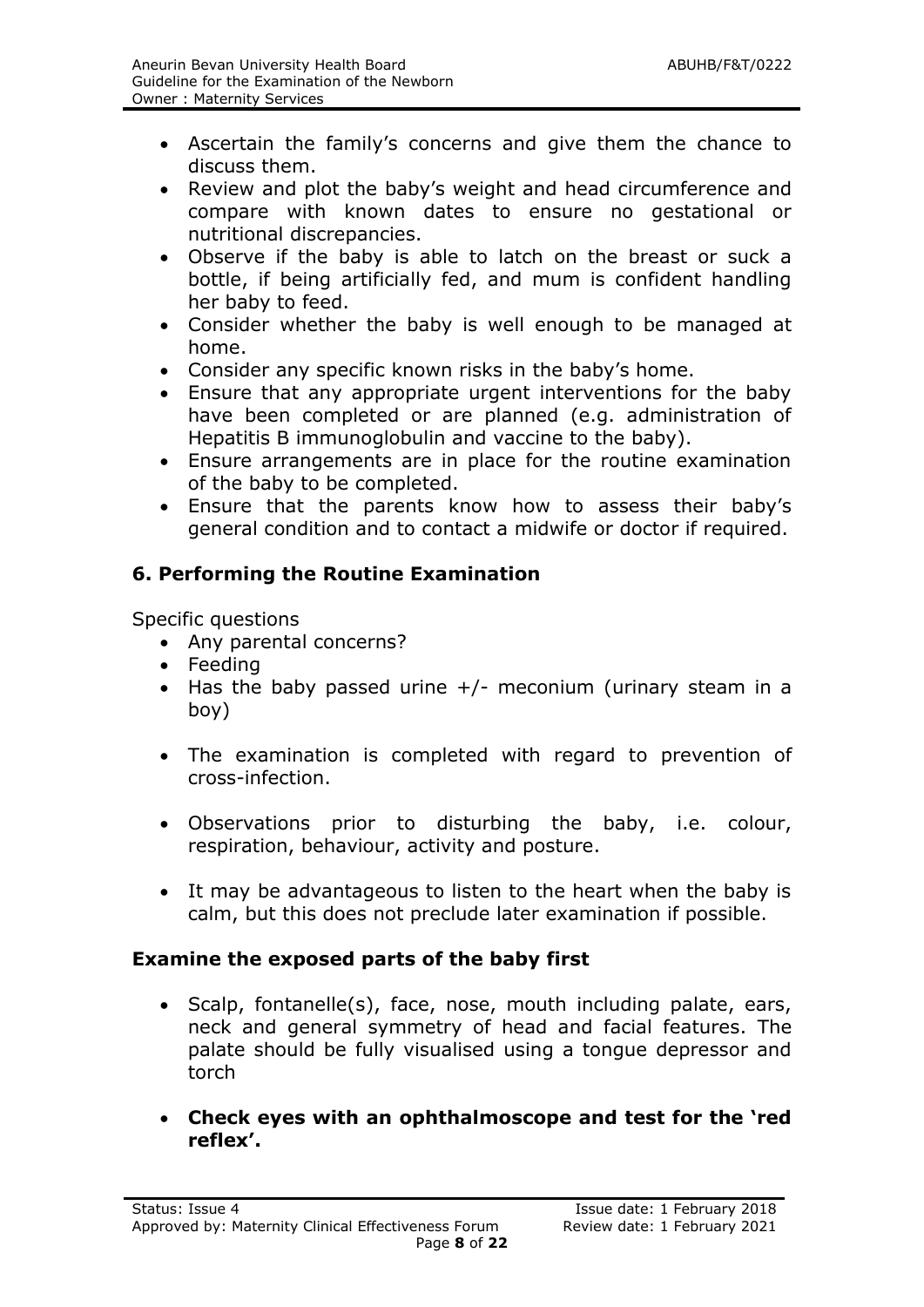Undress the baby to complete the remainder of the examination**.**

 **Cardiovascular system** – colour, heart rate, rhythm and femoral pulse volume as well as listening to the heart for a murmur.

*Baston and Durward (2001) recommend listening at five areas of the chest to assess heart sounds and detect murmurs.* Absence of a murmur does not guarantee there is no cardiac anomaly.

- **Respiratory** effort, rate and lung sounds
- **Abdomen** shape, and palpate to identify any organomegaly. Check the condition and vessels in the umbilical cord.
- **Genitalia and Anus** patency and completeness are examined. Check for undescended testes in males
- The **femoral pulses** can be palpated at this time if not already done.
- **Spine** with baby prone inspect for completeness of bony structures and skin.
- **Skin** while examining other aspects of the baby any skin lesions should be identified and discussed with parents.
- **Central Nervous System** Throughout the examination observe tone, behaviour, movements and posture and elicit full newborn reflexes only if concerned. (Moro, grasp, rooting and sucking reflexes)
- **Hips** Check symmetry of the limbs and skin folds are examined before checking hip stability. It is important to view the skin creases from the posterior aspect of the thigh
- Perform **Barlow and Ortolani's** manoeuvres. The baby must be on a firm, flat surface and ideally warm, comfortable and relaxed. In those babies who are upset, the hips should be examined at a later time.
- **Cry** noting aspects of the baby's cry can indicate possible underlying conditions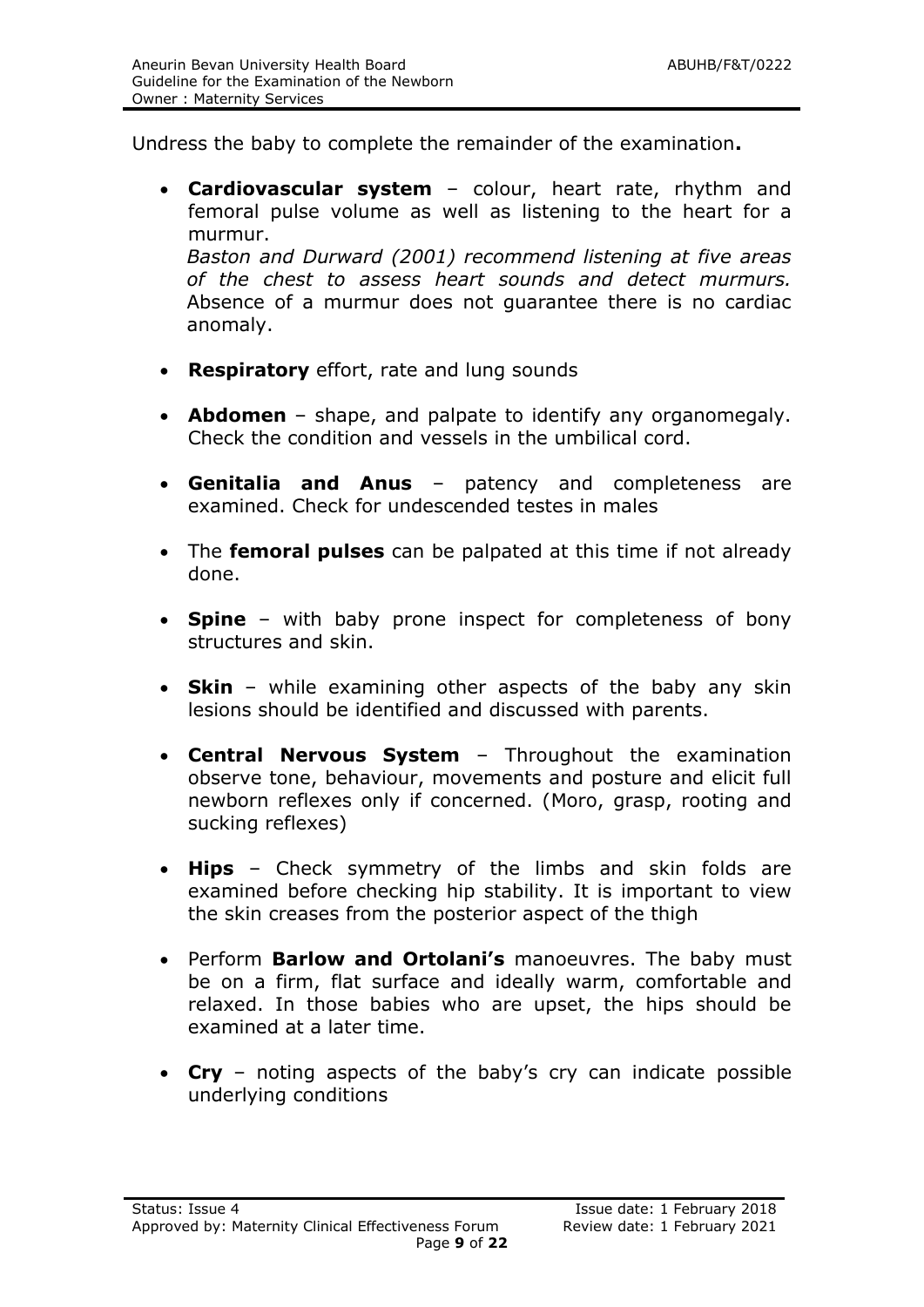#### **Oxygen Saturation Recording**

Oxygen saturation recording has been shown to increase the detection of life threatening cardiac anomalies. The baby should have the saturations recorded by placing the probe on a foot (post-ductal saturation). Ideally the foot should be warm. A reading of >95% is considered normal. A reading of 95% or below merits the infant being referred to the paediatric team for urgent review and an echocardiogram, as a cardiac or respiratory cause needs to be excluded.

All babies born within the hospital setting, including midwifery led units, should have the saturation recording done at the time of their examination. For home deliveries, the parents should be offered the opportunity to have the recording done at their nearest hospital within the 24 hours following the examination.

#### **On completing the examination the baby is re-dressed and offered to the parents for a cuddle, or left comfortable in the cot while the examiner completes the documentation.**

# **7. Communication and Documentation**

- Ensure that the findings of the examination are appropriately recorded, including in personal Child Health Record.
- Confirm the findings in discussion with the parents.
- Ensure those involved in providing future health care to the family, e.g. hospital and community midwives and GPs, receive the relevant information relating to the baby.

# **8 Referral**

- The professional examining the baby must have the knowledge and ability to refer promptly and directly to the appropriate professional when a potential problem is identified.
- Local referral routes for all potential problems identified from the routine examination of the newborn should be followed.
- All babies with cardiac murmurs are referred for immediate review and investigation.
- Automatic referral of babies in which risk factors are present, regardless of clinical findings, can reduce the incidence of late presentation of hip abnormalities (Jones, 1998; Maxwell et al, 2002).
- Babies, in whom there is a history of hereditary eye conditions in the immediate family, should be referred for examination by a specialist.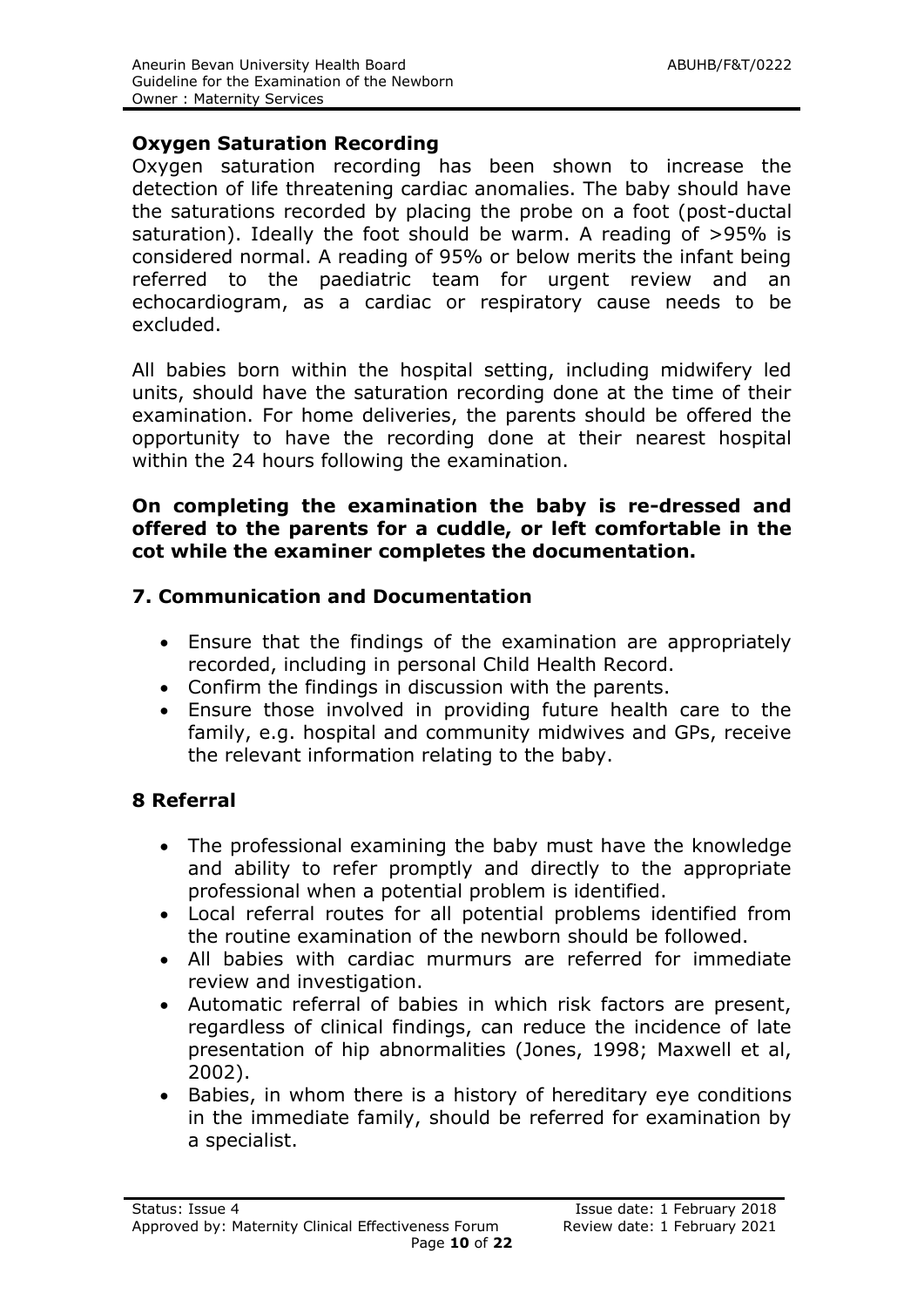Parents are given a full explanation of the reason and timescale of the referral.

# **9. Neonatal Screening**

- Screening for blood spot (Congenital Hypothyroidism, Phenylketonuria, Cystic Fibrosis, Medium Chain Acyl CoA dehydrogenase deficiency amd sickle cell disorders) and the Universal Neonatal Hearing Screening is performed in the neonatal period.
- The professional undertaking the routine examination will ensure that the parent has received information about the 'blood spot screening' and hearing test, and provide cot death prevention advice.

# **Referral pathways to the Neonatal team from Stand alone Midwifery led Centres**

# **Pathways included:**

**1**. **Transferring neonates to the Neonatal Unit for immediate attention**

**2. Neonates requiring referral to a paediatrician for outpatient review**

**3. Findings that require explanation and reassurance and/or GP review** 

# **4. Management of Specific Neonatal conditions**

- Cardiac murmurs
- Hip problems
- Talipes
- Hypospadius
- Jaundice
- $-BCG$
- Dysmorphic features
- Miscellaneous

# **5. Breaking Bad News/ dysmorphic syndromes**

# **1. Neonates requiring immediate attention**

From January 2011, the neonatal team will no longer be retrieving babies from stand alone Midwifery Led Units, MLU. Instead, in line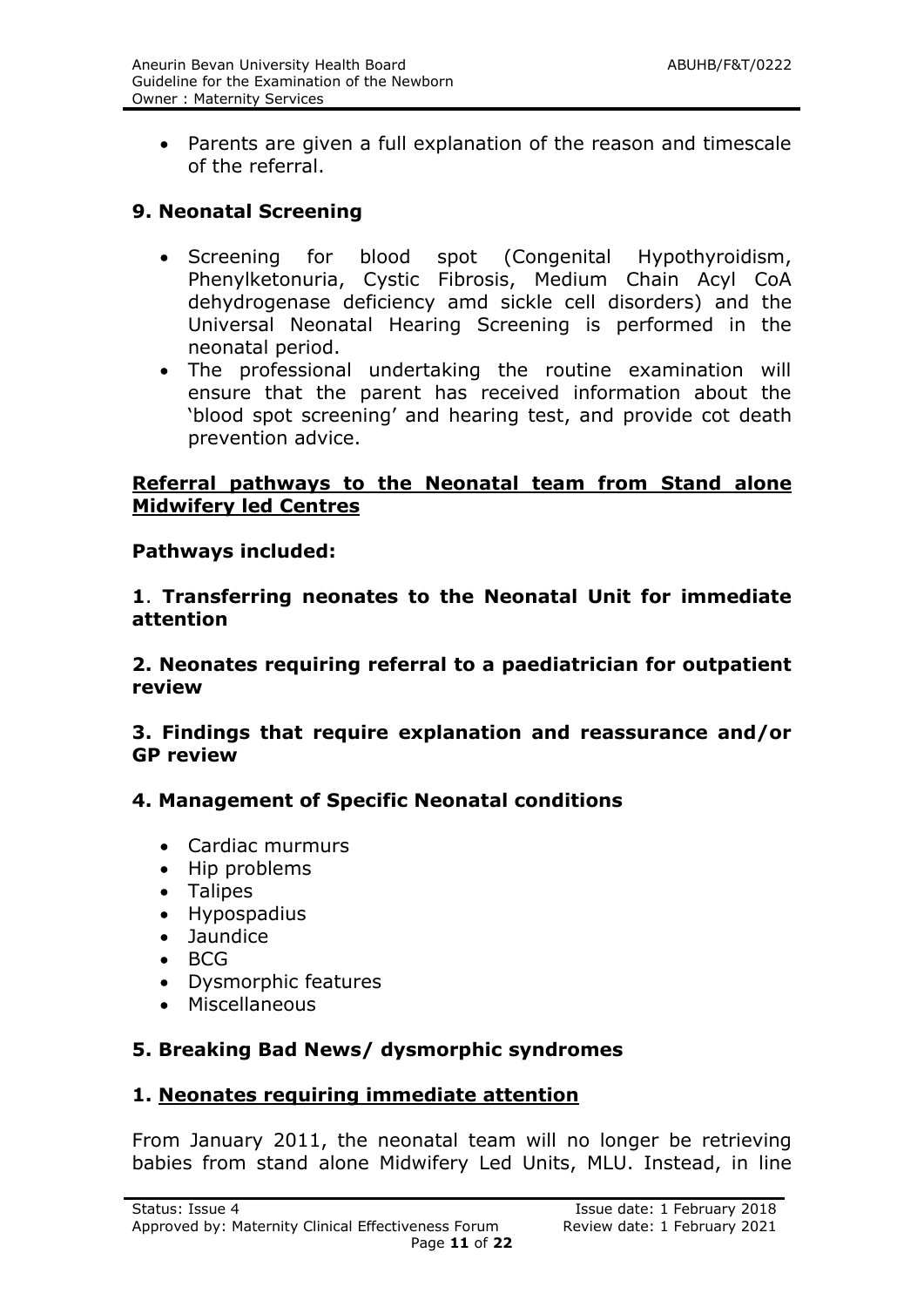with all other midwifery lead units, babies needing urgent neonatal input need to be transferred using the 999 ambulance service and be accompanied in the ambulance by a midwife.

If baby requires resuscitation, follow Neonatal Life Support guidelines and ensure continued resuscitation whilst neonatal unit is contacted.

- Contact the Neonatal Registrar or Neonatal Consultant on the neonatal unit at the receiving consultant unit, usually either Royal Gwent Hospital or Nevill Hall unit via switchboard.
- **Be clear and concise** in identifying the reason for concern and the **current status** of the baby.

With the appropriate information, the decision can then be made to either:

- Arrange urgent transfer to the Neonatal Unit. This may be via a 999 ambulance or via the EMRTS team.
- Contact ambulance control to arrange ambulance transfer as per midwifery unit policy.
- Ongoing resuscitation and stabilisation will need to continue until arrival of the ambulance and during transfer. The Neonatal team can be alerted to be ready on arrival at a specified site (at RGH, usually the Bellevue entrance if baby still critically ill)
- In less urgent situations, arrange for the mother and baby to be transferred to the Royal Gwent Hospital or Nevill Hall Unit by ambulance, where the baby can be seen by the neonatal team. If not life threatening this can take place on the postnatal ward.

Keep the parents informed of your concerns and reasons for transfer.

# **2. Neonates requiring referral to a paediatrician for follow-up.**

If an abnormality has been identified that does not require immediate attention and is not life threatening, then the baby can be referred to a Neonatal Consultant to be seen in the outpatient clinic. If in doubt about the urgency, discuss with the Neonatal Registrar on the NNU at the RGH or the paediatric registrar on SCBU at NHH.

**A referral letter** is written and faxed/sent to the Neonatal Consultant who will arrange for an appointment to be sent out to the patient.

The letter should contain full details of the baby (including name, hospital number, date of birth, address, GP, parental telephone number).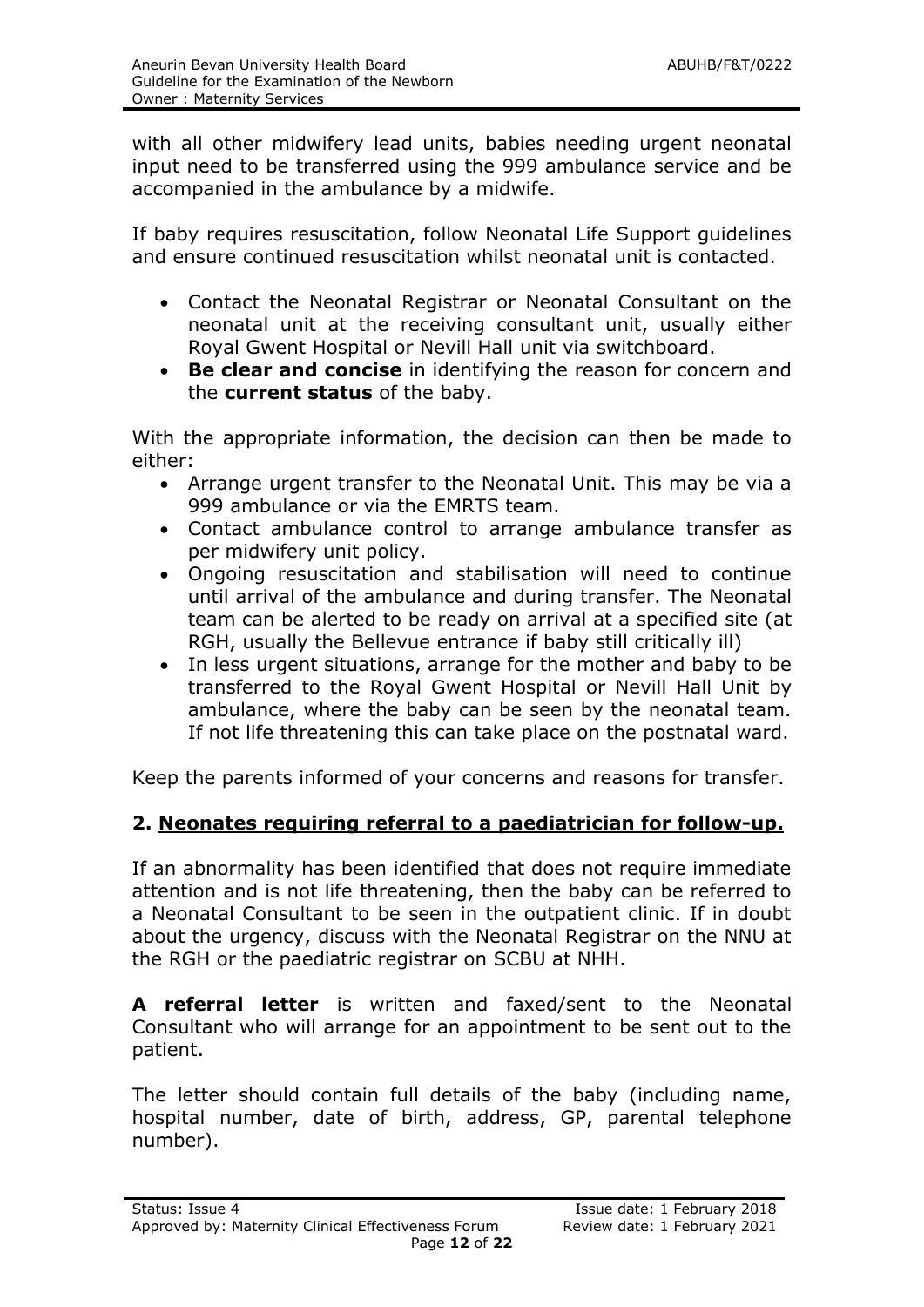A *copy* of the letter should be sent to the GP.

Discuss the reasons for referral with the parents and explain the follow up plan. Make sure they know who to contact if they have any concerns about the baby before they are seen in the outpatient clinic (usually the community midwife, health visitor or GP).

# 3. **Findings that require explanation/ reassurance and follow up by GP.**

There are occasionally findings that are apparent on the first clinical examination that are neither life threatening or harmful to the baby but require explanation and reassurance. This can be conducted by the midwife performing the examination at the time, with sensitivity and answering any concerns or question the parents have.

If the condition or findings need a further check by the GP, a referral letter needs to be written and sent to the GP and the parents informed of the plan and who to contact with any concerns.

#### **Always maintain accurate records and keep a copy of any referral letters with the baby's neonatal sheet**

# **Guidelines for specific neonatal conditions**

#### **a. Heart murmurs**

If a heart murmur is detected during routine neonatal examination:

1. Note the presence or absence of any *associated worrying signs or symptoms*:

- Quality of the murmur
- Cyanosis
- Respiratory distress
- Absent femoral pulses
- Poor feeding, lethargy
- Other dysmorphic features

2. Explain your findings to the parents, the need to seek a paediatric opinion and the likelihood of the need for an echocardiogram. Give the information honestly but avoid the temptation to (possibly falsely) reassure the parents.

3. Contact the Neonatal Registrar on the Neonatal Unit at the Royal Gwent Hospital, or Paediatric Registrar at NHH explaining findings.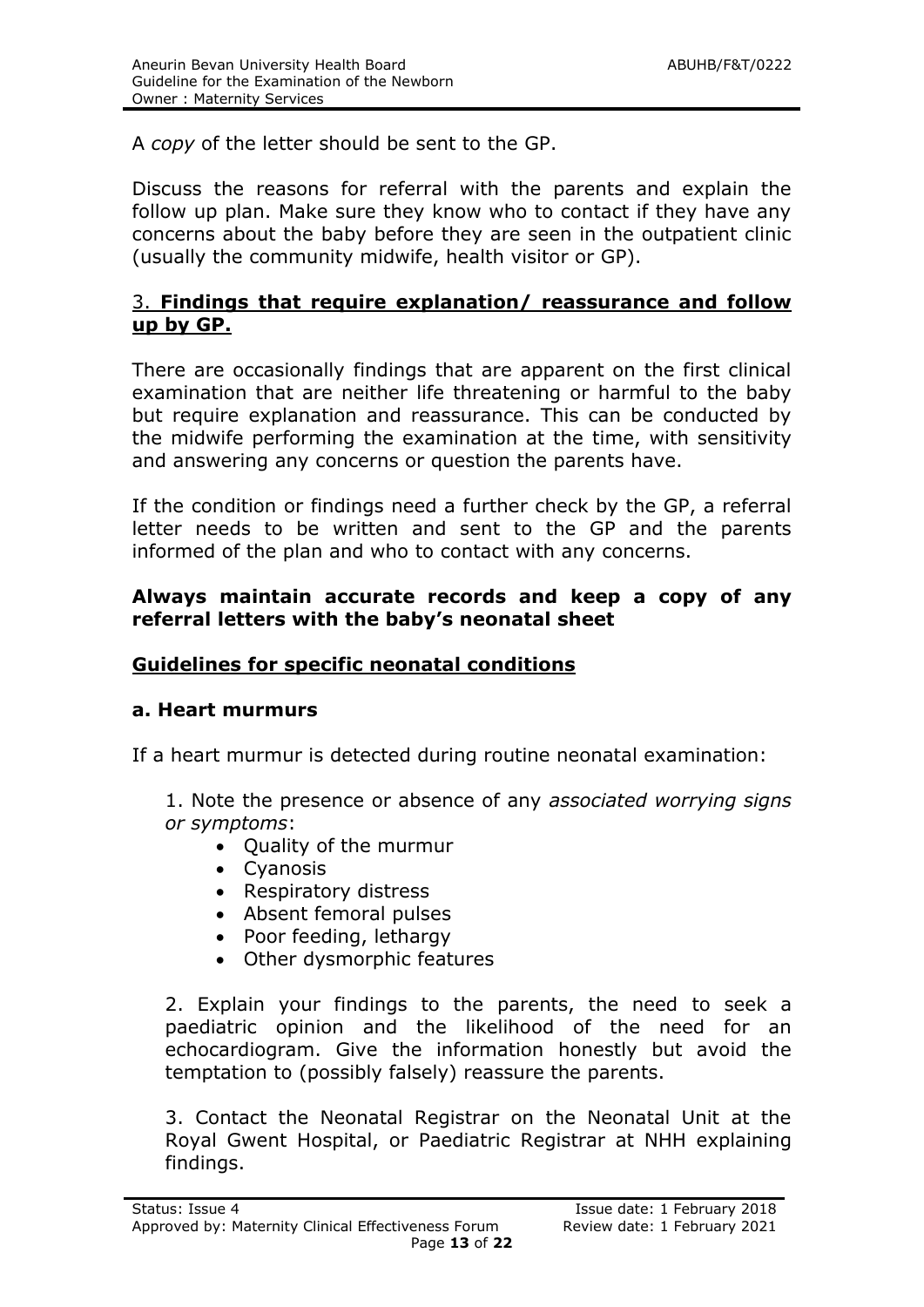4. Transfer can then be arranged, either by ambulance with the midwife  $(+/-$  mother) if the baby otherwise appears well. If symptomatic as above, the urgency must be communicated to the ambulance service.

5. Ensure good documentation and that records are sent with the baby.

6. Inform team midwife and midwifery manager if murmur confirmed.

# **b. Screening for Developmental Dysplasia of the Hips (DDH)**

**Screening policy:** The current policy in ABHB, as per national guidance, is to offer a hip ultrasound to any baby with risk factors for DDH. These are:

- Family history of DDH requiring treatment (only  $1<sup>st</sup>$  degree relatives i.e. parent or sibling)
- Breech presentations

Always ask about a family history of hip problems. In the presence of risk factors:

- Examine the baby as usual and inform parents of the findings.
- Inform parents if ultrasound is recommended
- Refer to a Neonatologist as above who will arrange an ultrasound and a clinic visit to check the examination findings. Copy to the GP as above.

# **Abnormal Hip examination:**

If the routine examination of the hips is abnormal (positive Barlows or Ortolani test), with or without risk factors, then the baby will need urgent referral to the paediatricians for a repeat examination. If an unstable (dislocated or dislocatable) hip is confirmed, referral to the orthopaedic team can be arranged by the neonatal team.

- Discuss with the neonatal registrar on the neonatal unit at RGH or paediatric registrar at NHH.
- Fax through a referral letter.
- The registrar will arrange to review the baby at the RGH or NHH within 24 – 48 hours and arrange urgent orthopaedic referral if necessary.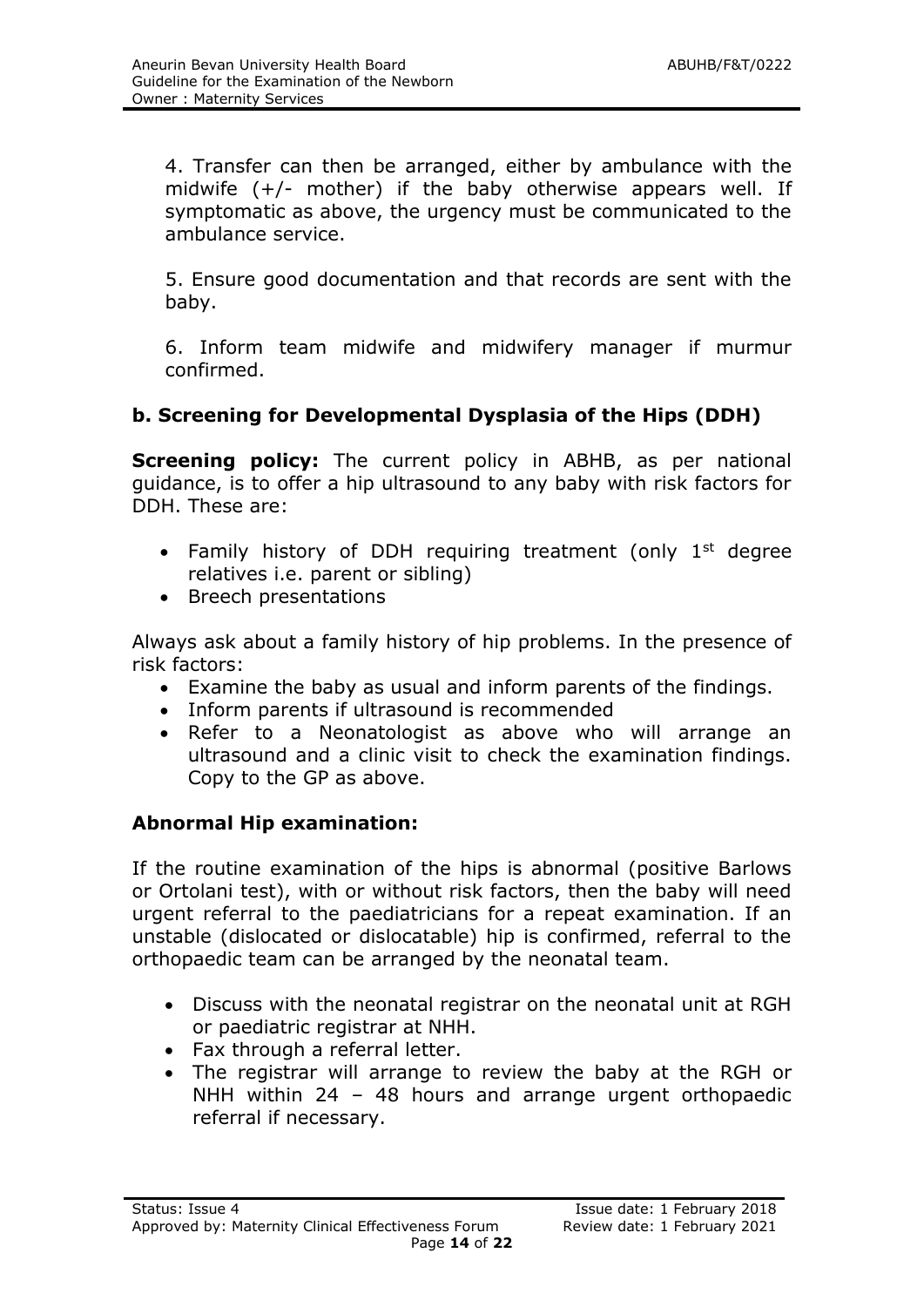• Parents need informing of the plan. They should be reassured that baby is not likely to be in any discomfort and that they can handle the baby to wash and change as normal.

# **c. Talipes or Metatarsus adductus**

*Metatarsus adductus* is caused by intrauterine positioning. It may be a positional (flexible) deformity with no bony abnormality involved or a structural deformity may be present. In a structural deformity, the forefoot usually cannot be abducted beyond the midline (neutral position) and the heel (hindfoot) is in a valgus position. In a positional deformity, the forefoot is very mobile and can be easily abducted. A positional deformity will correct without treatment.

In a rigid foot, an orthopaedic consultation is necessary for early treatment.

# *Clubfoot (Talipes Equinovarus)*

Clubfoot is one of the most common congenital anomalies with an incidence of approximately 1 per 1000 live births, bilateral in 50% of cases. A thorough examination should be made for other anomalies. There are variations in the severity of clubfoot. Some are relatively flexible and correctable with serial exercises and casting.

# **Protocol for referral:**

- Very mild and correctable deformities will improve without treatment. Parents can be advised to gently manipulate the feet into the normal posture several times a day during nappy changes.
- It is difficult on routine examination to establish whether there is a fixed or a postural deformity. Therefore, babies with possible talipes should be referred for a paediatric assessment:
	- o With more severe or fixed deformities, discuss with the neonatal registrar who can arrange to see the baby within 24-48 hours at RGH or NHH.
	- o With less severe deformities, fax a referral letter to the Neonatal secretaries. The Consultant can then decide how soon the baby needs to be seen and arrange an appointment. Copy the letter to the GP.
	- o Physiotherapy and/or orthopaedic referral can then be arranged after paediatric review.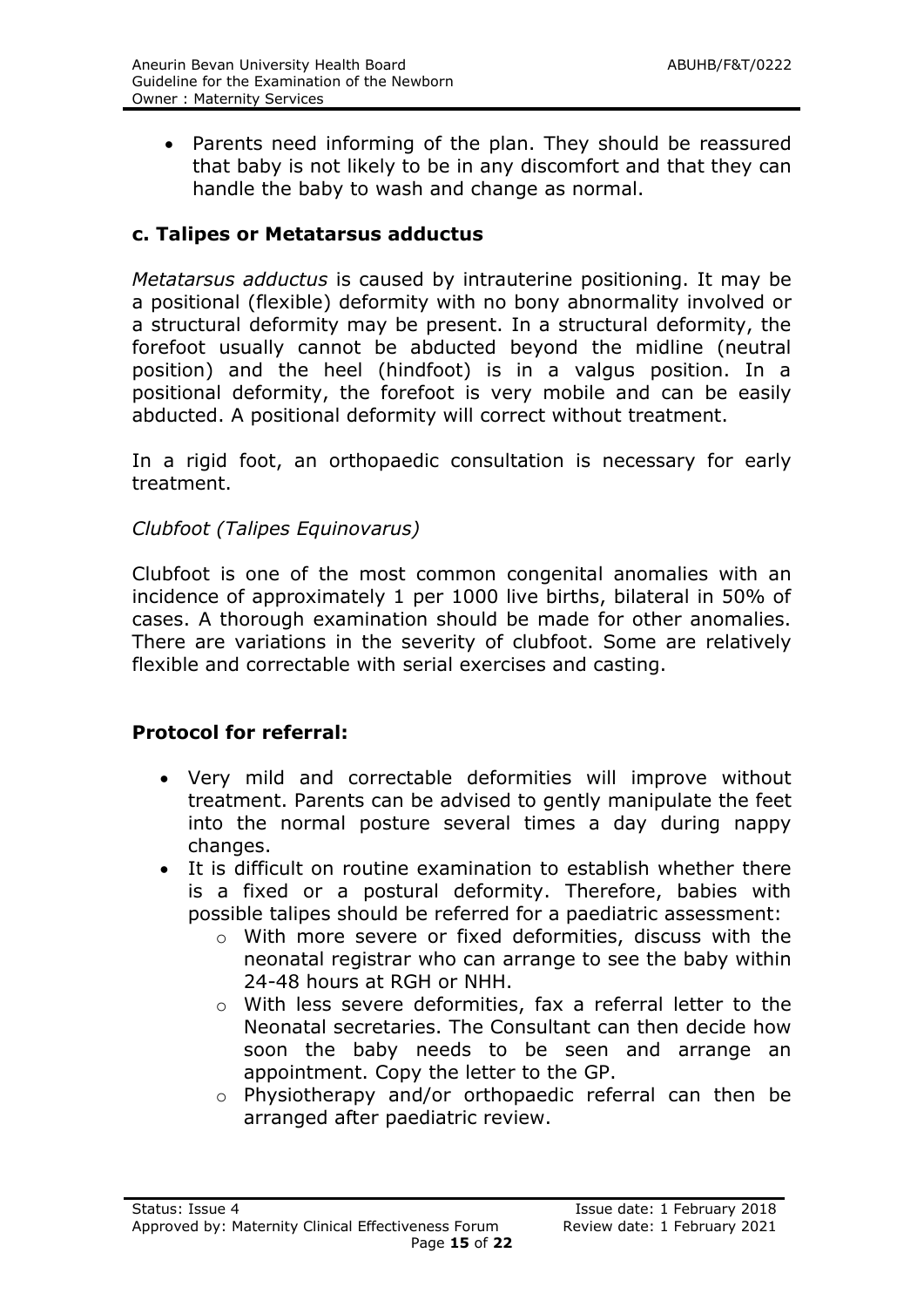# **d. Hypospadius**

1. Identify extent of problem i.e. incomplete foreskin, curvature of shaft of penis, site of urethral opening (either normally placed on tip of glans or opening along ventral or underside of penis or even within the scrotum), presence of testes and normal scrotal development.

2. Ensure infant passing urine before discharge

3. Inform parents of findings. Ask them to avoid circumcision until reviewed by a paediatrician, as the foreskin may be used in reconstruction.

4. Refer to neonatal consultant, following referral pathway as above. If in doubt contact the Registrar for advice.

# **e. Undescended testes**

Unilateral undesended testes are relatively common in newborn boys and in the majority of cases will descend over the first few months. Advice the parents that the baby will be re-checked at the 6-8 week check with the GP. Document in the red book. If the testis remains undescended then the infant should be referred for paediatric review.

Bilateral undescended testes are more concerning and merit paediatric review in case of possible underlying problems. These infants should be discussed with the paediatric registrar to arrange review.

#### **f. Jaundice**

Virtually all babies have a transient rise in bilirubin but only about 50% are visibly jaundiced. A common dilemma is when to investigate and at what level to treat. The decision is influenced by

- Whether the baby is term or preterm
- Whether well or sick
- The presence of other factors predisposing to hyperbilirubinaemia e.g. maternal infections, maternal antibodies, blood group incompatibility, or prolonged rupture of membranes

The 2010 NICE guidance identifies risk factors for likelihood of significant jaundice as:

- Infants less than 38 weeks gestation
- A previous sibling with jaundice needing phototherapy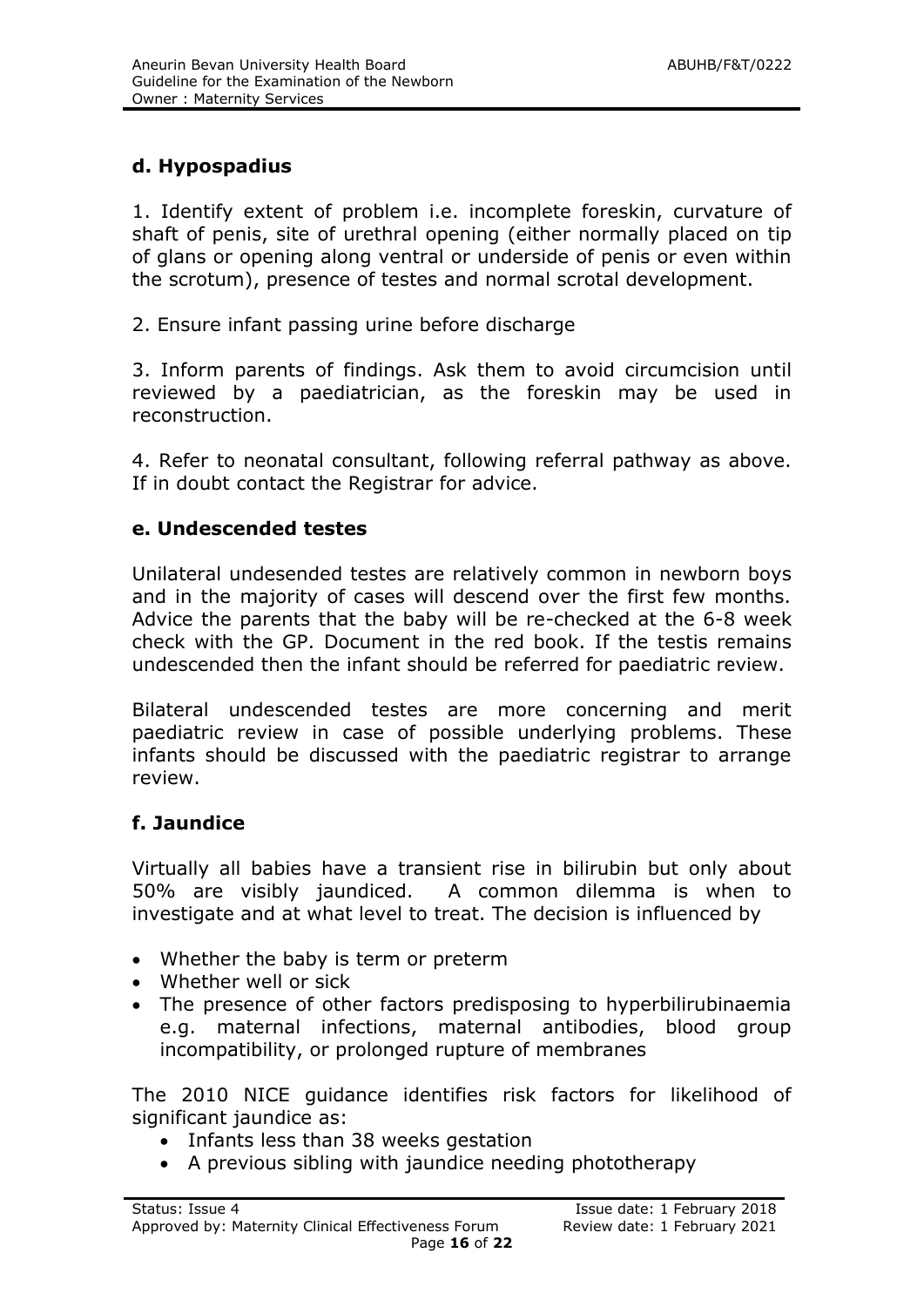- Exclusively breast fed infants
- Visible jaundice in the first 24 hours

The NICE guidance is to check a bilirubin level in any baby with visible jaundice, either with a transcutaneous bilirubinometer or a serum bilirubin.

It is useful to classify jaundice based on the age at which it becomes clinically apparent

- **Early** (1-2days) Rare
- **Normal** (3-10 days) Very common
- Late (14+ days) Common

# **Early jaundice during first neonatal examination (< 48 hours):**

- Presume pathological until proved otherwise
- Discuss with neonatal registrar.
- Arrange transfer/ admission to RGH or NHH for investigation

#### **Jaundice after 48 hours, in a well baby:**

- Likely to be physiological, but assess for risk factors
- Emphasise good hydration with regular feeds
- Advise mother to report any lethargy or other signs of poor feeding or illness
- If checking SBR, warn parents baby may need admission to paediatric ward for phototherapy. It is the responsibility of the midwife to obtain the result and inform parents of the plan
- Reassessment by midwife until jaundice subsiding. Usually peaks at 5-7 days.
- If baby unwell/ poor feeding/ lethargic, needs an urgent assessment, bilirubin,  $+/-$  further investigation. Discuss with the paediatric registrar at the Royal Gwent Hospital or NHH.

#### **Jaundice after 14 days:**

- Discuss with paediatric registrar or GP.
- Baby will need to be seen in the Children's Assessment Unit for investigation of prolonged jaundice

#### **g. BCG Vaccination**

National policy recommends that neonatal BCG vaccinations should be offered to infants considered to be at increased risk of Tuberculosis.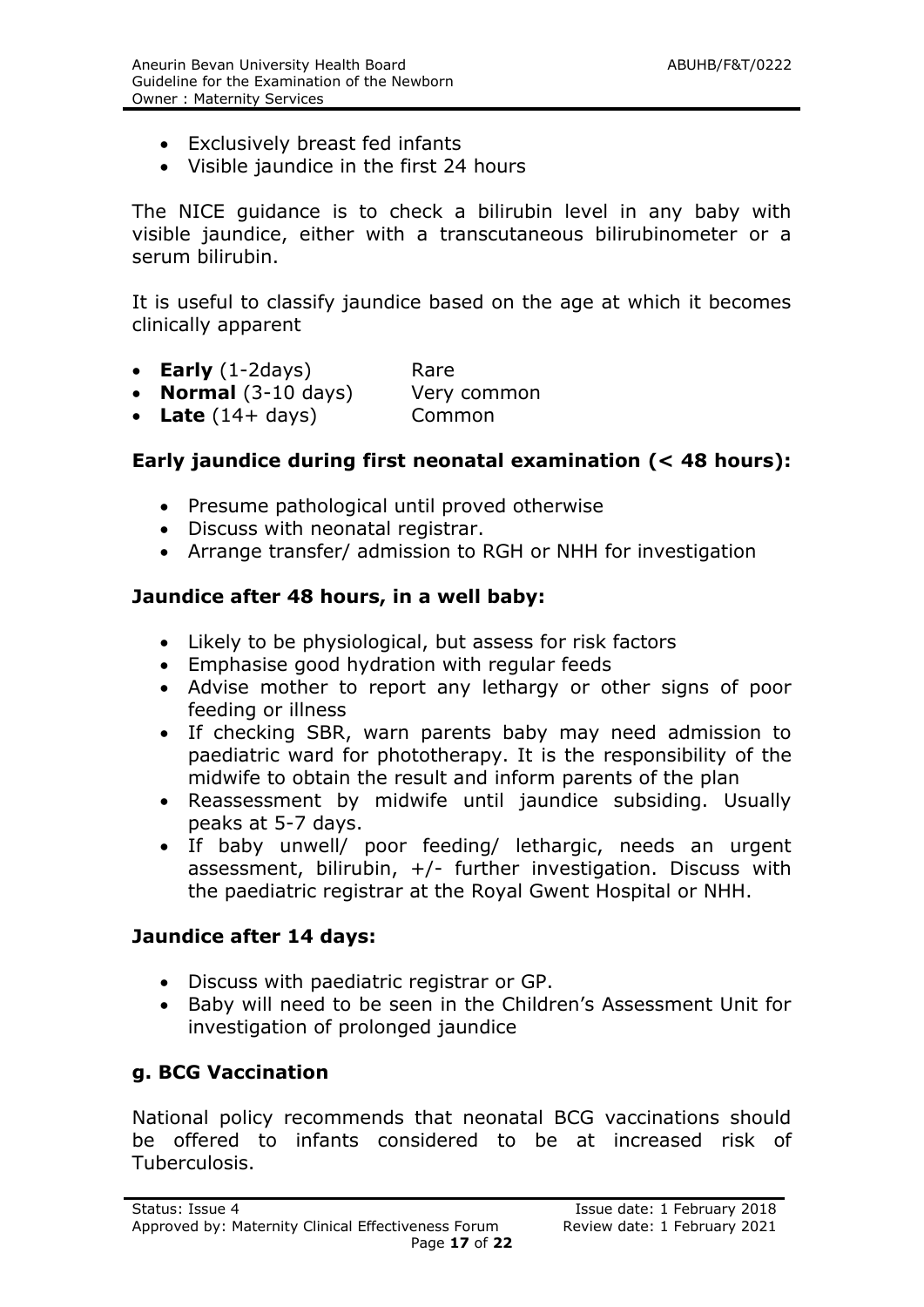- Babies born to parents in whose home country the incidence of TB is greater than 40 per 100,000 population.
- Babies born to parents originating from **countries other than those listed.**

European Union Canada USA Australia New Zealand

This includes children born to adults born in the UK but from ethnic groups originating in high risk countries.

- Babies born to parents who reside in or travel to areas for periods of 1 month or longer, where the risk of contracting Tuberculosis is thought to be high.
- Babies born to parents from specific groups such as travellers, homeless, asylum seekers and refugees.
- Babies who have someone in their close family with TB

# **Antenatally**

- i) At the first antenatal visit the midwife should identify each baby requiring BCG.
- ii) Give the parent a copy of Department of Health leaflet \*"BCG and your baby" and offer further advice as necessary.
- iii) Document BCG required in special consideration area of antenatal sheet

# At Delivery

The midwife should ask the mother if she has received a copy of the Department of Health "BCG and your baby" leaflet. Confirm with the mother that the baby meets the criteria for BCG Vaccination.

After Delivery

 For a baby born in the midwifery led unit or at home, the midwife must refer the baby to TB Nurse Specialist, Chest Clinic, St Woolos Hospital. The midwife should inform the health visitor and community midwife to reinforce attendance. See next page for referral letter.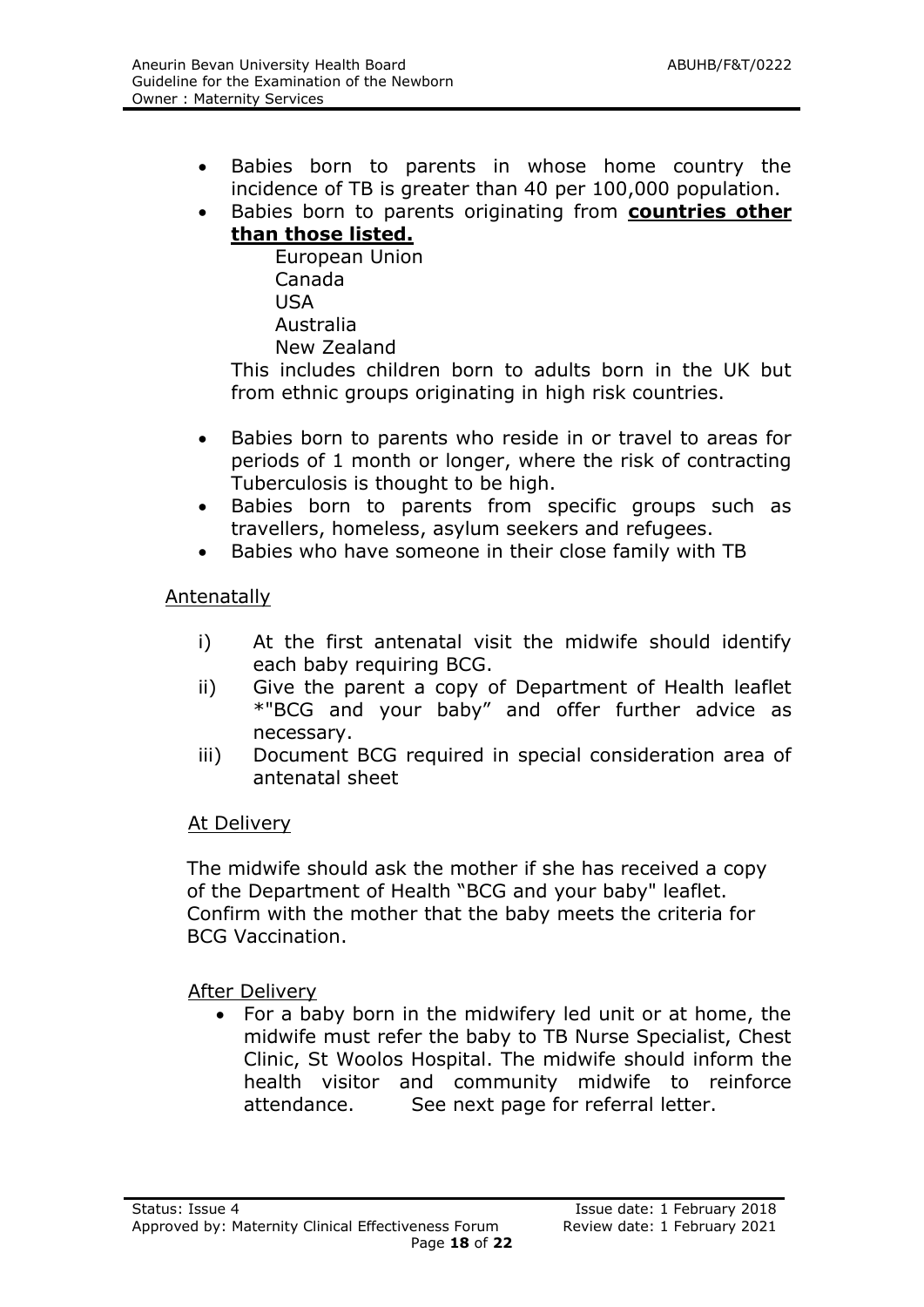• In the event the parents refuse vaccination, this should be documented in the notes and Parent Held Child Record. Parents should be counselled on risks of disease.

**\*** WAG "BCG and your baby" leaflet printed 2005 available to order from main stores Llanfrechfa Grange Hospital or download from www.immunisation.org.uk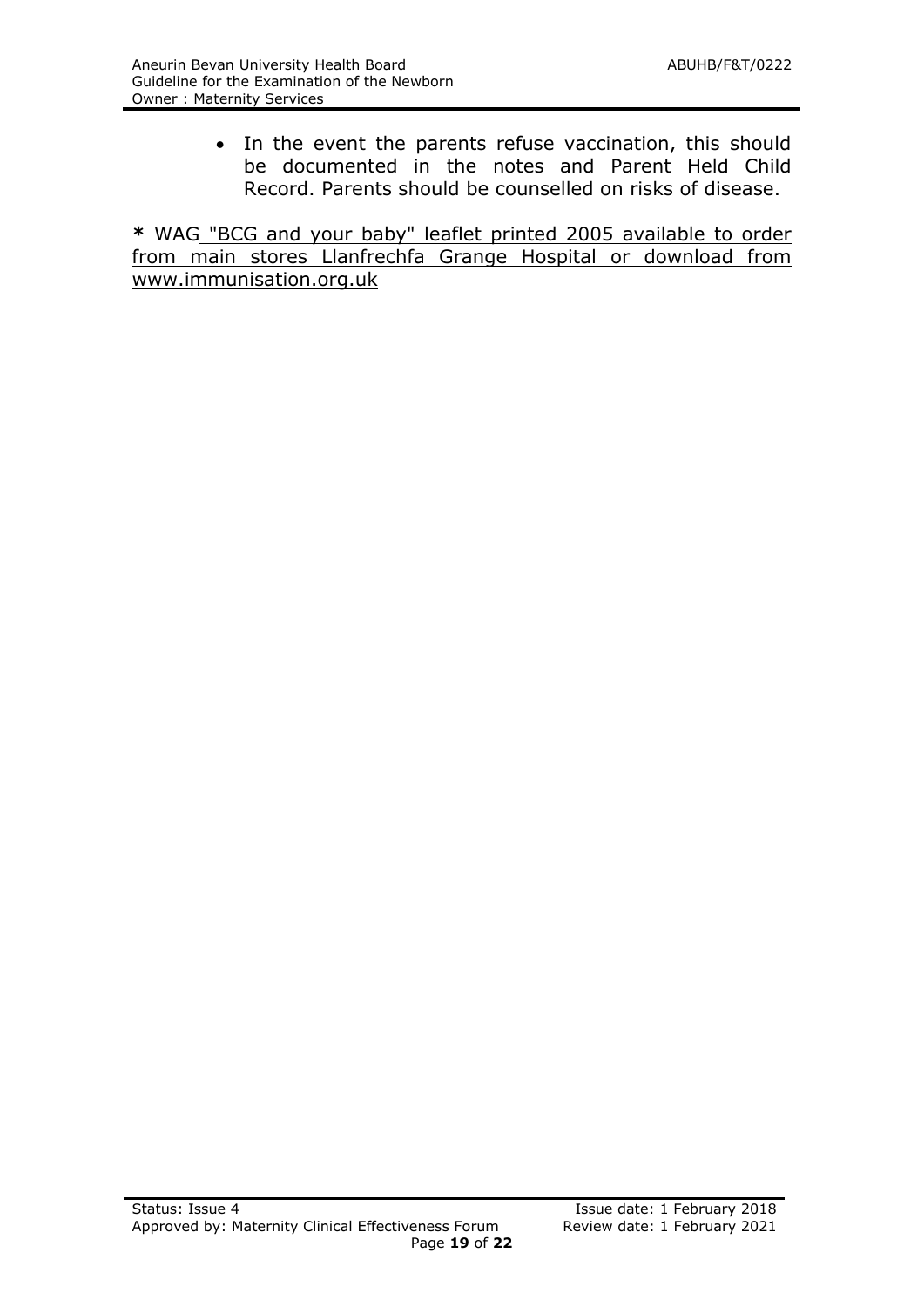# **Paediatric BCG referral to chest clinic St Woolos**

Date:

TB Specialist Nurse Chest Clinic St Woolos Hospital

Dear Specialist Nurse

Please can you arrange for the following child to be appointed for paediatric BCG vaccination:

**Name**

**Date of Birth**

**Address**

**Telephone** 

**GP**

**Health Visitor/Midwife**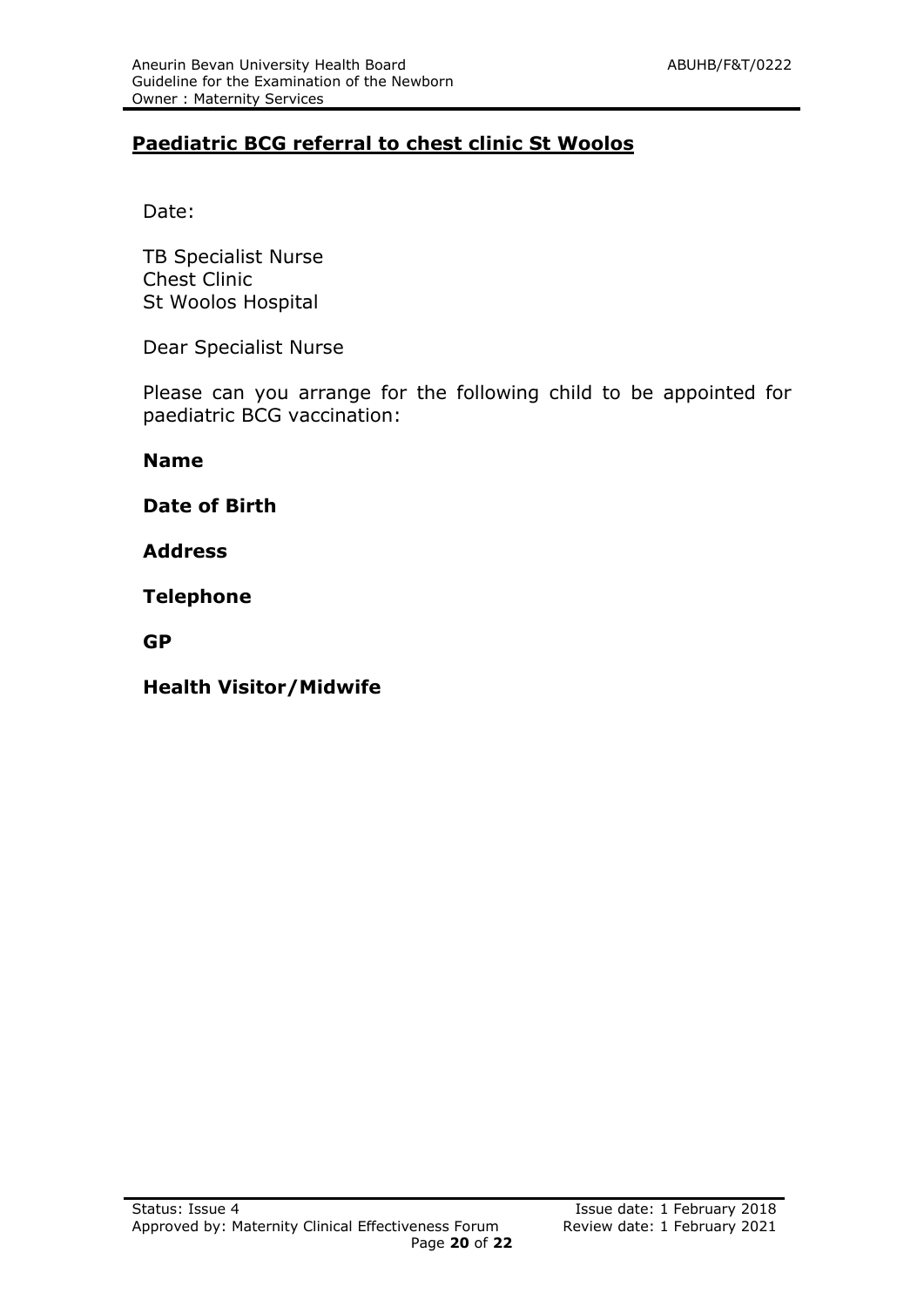# **g. Miscellaneous**

It is not possible to have a pathway for all minor problems that may be detected in the newborn period. However, what we perceive as a minor problem e.g. a birth mark or a rash, may be important and of concern to the parents. Reassure where possible and inform the GP of minor problems.

If in doubt about the appropriate course of action, the baby can be discussed with the Neonatal Registrar or referred to the neonatal clinic for an opinion.

**Single palmar crease**. This can be a normal finding and may run in the family. It also can be a marker for underlying conditions such as Downs Syndrome. If the baby is otherwise well and healthy, then reassure the parents.

#### **Tongue tie:**

This is a common complaint and causes great anxiety, but rarely causes a problem with feeding. If in doubt the baby can be referred to the neonatal clinic or specialist midwife.

#### **5. Detection of Abnormalities/ Dysmorphic syndromes**

#### **Breaking of Bad News by midwives**

When conducting the first examination it is important to be mindful that this is an emotional period for both the mother and the father and everyone expect that their baby will be perfect.

It is an opportune time to give reassurances where necessary and educate, but if there are areas of concern it is important to consider giving some indication of these if you are intending to take further action on your findings - without initially causing alarm. If following discussion with a paediatrician you need to arrange a transfer of care it will be more readily accepted, hopefully less distressing and less of a shock.

From previous experience parents have voiced their need for honesty and information, but the midwife is not a diagnostician and should word her concerns carefully.

Diagnosis is the responsibility of the Paediatric Consultants. Information should be given in private to both parents whenever possible or at least with a close family member accompanying the mother, always explain concerns in simple terms and in accordance